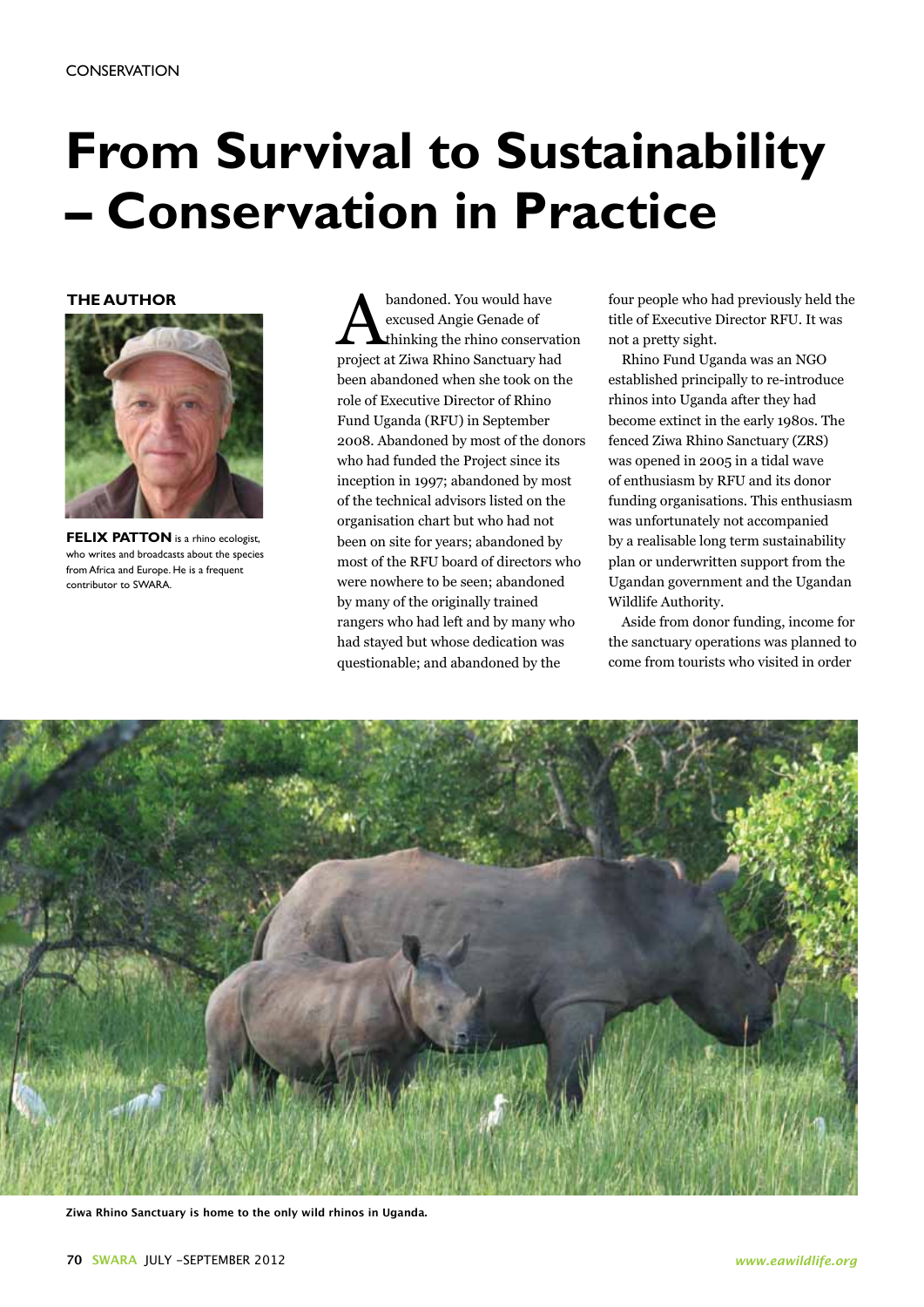

**Problems of water-logging and road erosion were prevalent.**

to be taken on foot to see, and hear about, the rhinos. Most of the visitors were brought in by tour companies going to or coming from Murchison Falls. Understandably, these companies had to be confident that their guests would get a good experience from the visit but it takes time to build this confidence up and there were problems!

Despite there being only limited tourist traffic, problems of road erosion



**Soil erosion around fence posts.**

and water-logging were prevalent. Some 30% of the sanctuary is permanent or semi-permanent swamp with rainfall averaging over 1000mm a year. Swamp land, sand based roads, high, often torrential, rainfall and increasing vehicle traffic result in potholes and bog and the inevitable stuck vehicles – a tour company nightmare.

Before becoming a dedicated rhino sanctuary, ZRS had been a cattle ranching area of mostly woodland with an under-storey of dense bush and tall grasses. Not only was this not ideal habitat for the rhinos, it meant that visitor sightings could be poor especially from late morning to early afternoon when the rhinos had settled down to rest from the hot sun but which was the time most tour companies called in.

The torrential rains also eroded the sandy soil into which the fence posts had been sunk. In places the soil would be completely washed away leading to the fence collapsing. The electric

fence was solar powered but there were periods of cloudy, dull weather when power was limited and back-up batteries were failing.

Sanctuary vehicles and motorcycles were all but unusable having been bought second hand at the outset. Staff were demoralised - due to poor wages, worn out uniforms, long treks to work as no bicycles were available and crumbling accommodation – and unhealthy due to a poor diet and no medical assistance. There were only four working radios and no repeater leaving half the area without communication.

Undeterred, Angie set about pulling the project together. At the start of 2009, the sanctuary had a settled founder population of six White rhinos. The security of these animals was the top priority which meant 24-houra-day monitoring by dedicated and hard working rangers. It also meant a 100% efficient and effective electric fence which needed daily maintenance.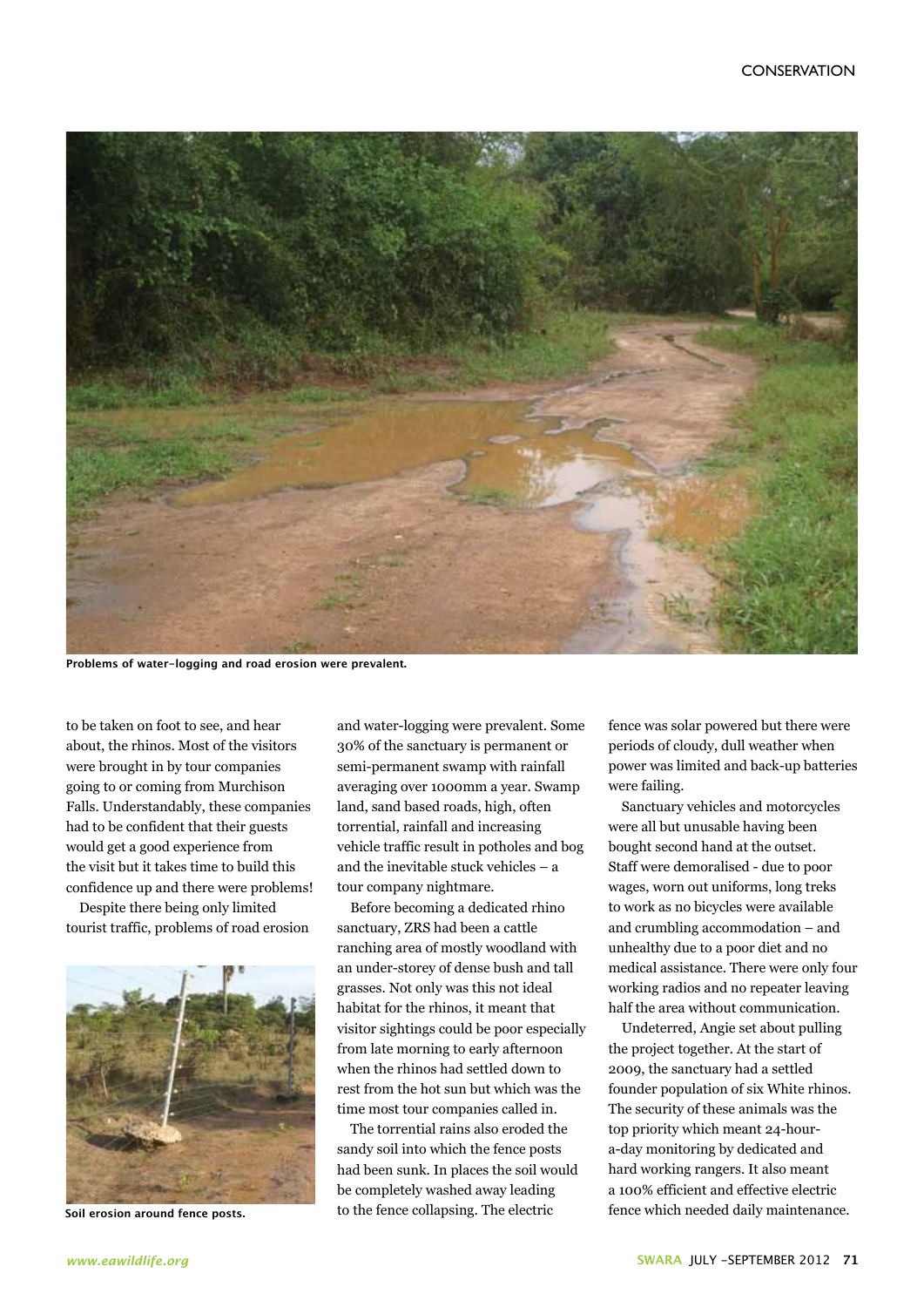

This required money so, if there was to be any future, the parlous financial situation of the sanctuary had to be addressed. Any activity that was not focused on rhino security was put on the backburner and overdraft and credit facilities maximised.

All the major tour companies were approached to put ZRS on their itineraries and to their credit, almost all were very supportive. This resulted in a more than doubling of the visitor number, and therefore income, in one year. Income generating programmes such as naming new rhino calves and adopting a rhino were introduced.

A vital financial donation was acquired from the Uganda Wildlife Authority (UWA) whose Executive Director at the time, Moses Mapesa, was a staunch supporter of the project. UWA

**TOP: Angie Genade, Executive Director of Rhino Fund Uganda.**

**BOTTOM: A school visit – part of the rejuvenated education programme.**

also loaned the project two old vehicles, one of which was usable after servicing, and two motorcycles. Augsburg Zoo also made a significant and on-going donation and Nile River Explorers organized a, now annual, fund raising Raft Race with the help of a range of local businesses. TOTAL provided support which enabled the essential maintenance of the roads and fence to be carried out. Several other Ugandan

companies gave in-kind support. Angie, an experienced and accomplished money manager and book keeper, introduced the QuickBooks system, to ensure financial accountability and transparency.

At the same time as stabilising the finances, staff morale and performance had to be improved. Increasing funding enabled staff wages to be raised, new uniforms provided and radios and bicycles to be purchased. As a paramilitary organisation, a "forces" approach was needed based on discipline and training. Help for this was at hand as Johan Genade, Angie's husband, had served in the South African Army and her son Nico was a mixed martial arts coach. The rigorous training course covering fitness, drill, self-defence and discipline was run alongside technical training following the African Rhino Specialist Group's course on the conservation, biology and monitoring of rhinos given by a technical specialist.

Improving the visitor experience was vital for the long term success of the project. This meant improving the visibility of the rhinos and ensuring appropriate rangers were trained in guiding. Bush was cleared by controlled burning which created new grass growth while the long grass was shortened by allowing the controlled grazing

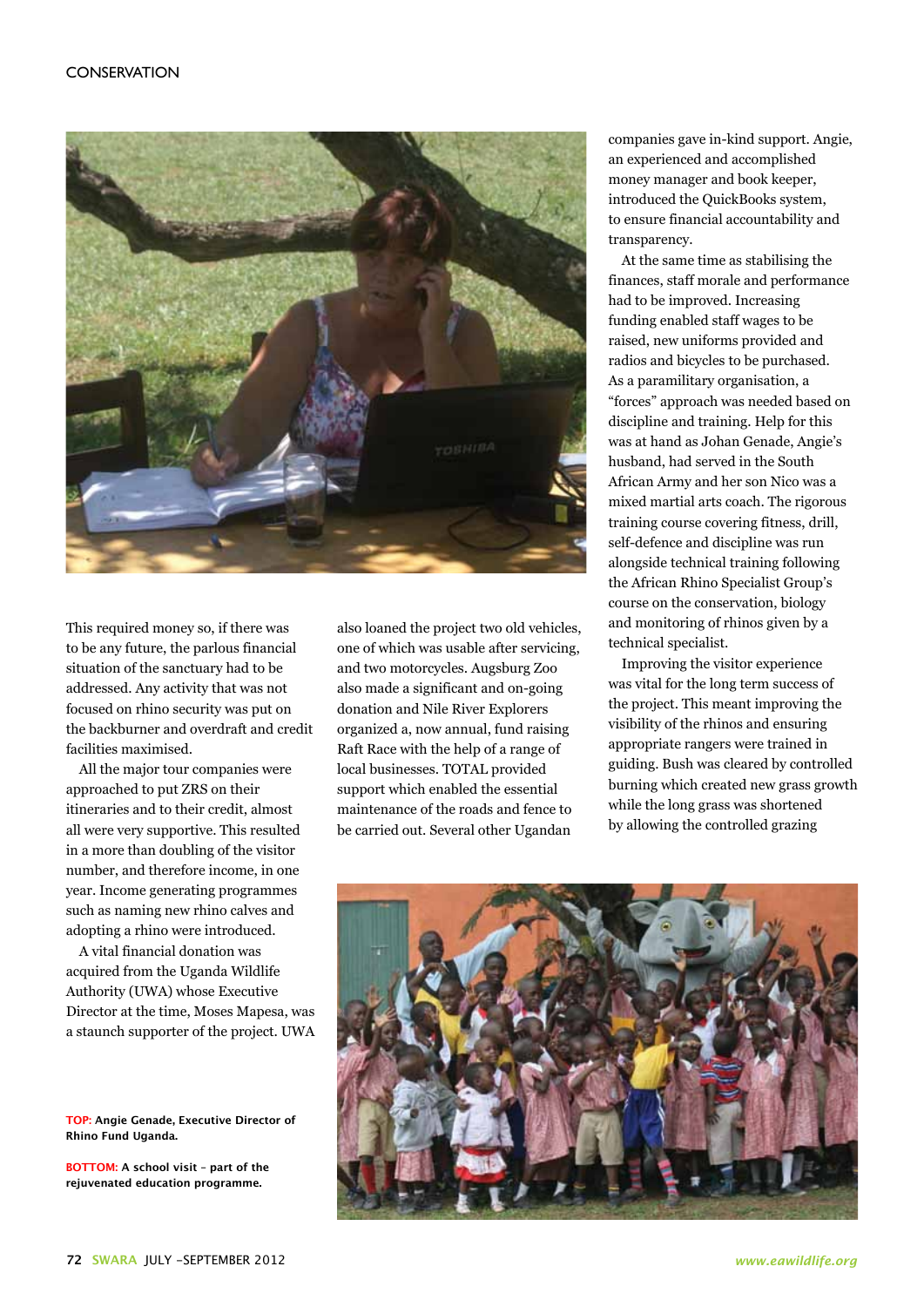

**Rigorous ranger training included discipline and drill.**

of cattle from the local community. Guides were selected for their clarity of communication and knowledge of rhinos and given in-field assistance in delivering a safe and interesting experience.

The infrastructure needed urgent attention. Erosion issues were countered by creating water run-offs so the soil around the fence posts was never under water. The weakest points especially corner posts were strengthened with struts. Sand that had washed down and covered the bottom wires was cleared. Damaged roads were repaired and re-graded and culverts built where the flooding was causing problems for vehicles.

With only three maturing females available to the two maturing males, there was bound to be a battle for "mating rights". The stronger male Taleo easily outfought the more placid Moja whenever the two met. This led Moja to investigate safer areas to live. On one occasion when the fence lacked suitable charge Moja barged through the wires after a fight and wandered into the nearby countryside but was easily cajoled back into the sanctuary. Another time, Moja followed the fence

into the permanent swamp and, despite shoulder high water, found where the fence ended (the originally planned for mining wire extension was never completed) and swam out. Again he was cajoled back to the sanctuary. Tackling these problems required the purchase of new back-up batteries to power the fence and a sunken gate like structure to stop rhinos getting out of the swamp.

Rhino fighting was not the only on-going problems as with any other business human problems persist. The two most often recurring issues are those relating to the over consumption of the cheap local beer leading to rangers being drunk on duty and the stealing of company and staff property. Perpetrators cannot be tolerated and often highly competent rangers have had to be replaced.

Monitoring and recording the behaviour of the rhinos was clearly important to their management. It was clear that the original systems were unnecessarily complex, detailed and difficult to analyse to produce useful management information. A revised system maintaining hourly data collection by monitoring rangers was introduced with automated data

analysis. The quality of the data captured was improved to a standard which has allowed the publication of a first management paper in the peer reviewed journal Pachyderm.

The volunteer programme was overhauled to ensure it benefited both the volunteer and the sanctuary allowing additional management information to be collected. Volunteers are mainly sourced through internships from Uganda's Makerere University and from foreign university students although open to anyone who can make a positive contribution to the sanctuary. While volunteers are given a complete Sanctuary experience, they must also carry out a management project. Outcomes have included a vegetation map, detailed analysis of rhino monitoring data on fighting, mating and drinking and an important report on the potential long-term effect of the community cattle grazing programme.

The lack of finance confronted by Angie meant that most community and education programmes had already been or had to be mothballed. This was against her instincts and wherever possible the local communities were supported. Angie established an animal